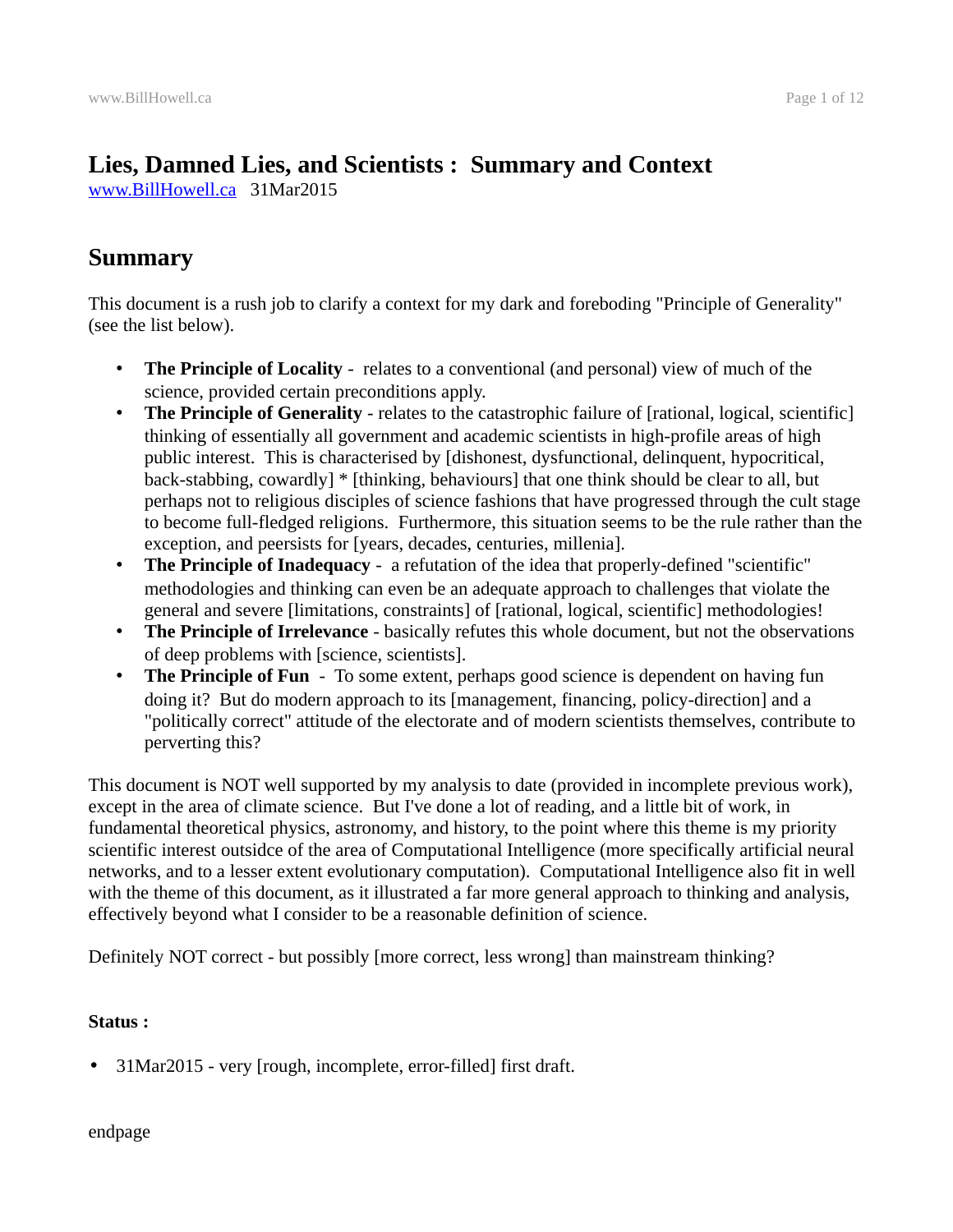#### \*\*\*\*\*\*\*\*\*\*\*\*\*\*\*\*\*\*\*\*\*\*\*\*\*\*\*\*\*\*\*\*\*\*\*\*\*\*\*\*\*\*\*\*\*\*\*\*\*\*\*\*\*\*\*\*\*\*\*\*\*\*\*\*\*\*\*\*\*\*\*\*\*\*\*\* *Waiver/ Disclaimer*

The contents of this document do NOT reflect the policies, priorities, directions, or opinions of any of the author's past current, or future employers, work colleagues family, friends, or acquaintances, nor even of the author himself. The contents (including but not restricted to concepts, results, recommendations) have NOT been approved nor sanctioned at any level by any person or organization.

The reader is warned that there is no warranty or guarantee as to the accuracy of the information herein, nor can the [analysis, conclusions, and recommendations] be assumed to be correct. The application of any concepts or results herein could quite possibly result in losses and/or damages to the readers, their associates, organizations, or countries, or the entire human species. The author accepts no responsibility for damages or loss arising from the application of any of the concepts herein, neither for the reader nor third parties.

#### \*\*\*\*\*\*\*\*\*\*\*\*\*\*\*\*\*\*\*\*\*\*\*\*\*\*\*\*\*\*\*\*\*\*\*\*\*\*\*\*\*\*\*

#### *Copyright © 2015 Bill Howell of Hussar, Alberta, Canada* Exceptions:

- All papers cited are the property of the publisher or author as specified in the books and papers.
- All information from conversations with other individuals are potentially the property of that individual, or of third parties.

**Permission is granted to copy, distribute and/or modify ONLY the non-third-party content of this document under either:**



**The GNU Free Documentation License [\(http://www.gnu.org/licenses/\)](http://www.gnu.org/licenses/); with no Invariant Sections, Front-Cover Texts, or Back-Cover Texts.**

# **©creative**<br>©Commons

## Attribution-NonCommercial-ShareAlike 3.0 Unported (CC BY-NC-SA 3.0)

**[Creative Commons Attribution-Noncommercial-Share Alike 3.0 Unported License.](http://creativecommons.org/licenses/by-nc-sa/3.0/)**

It is expected that users of the content will:

- Acknowledge William Neil Howell and/or the specific author of content or images on this page as indicated, as the source of the image.
- Provide a link or reference back to this specific page.
- Allow any modifications made to the content to also be reused under the terms of one or both of the licenses noted above.

\*\*\*\*\*\*\*\*\*\*\*\*\*\*\*\*\*\*\*\*\*\*\*\*\*\*\*\*\*\*\*\*\*\*\*\*\*\*\*\*\*\*\*\*\*\*\*\*\*\*\*\*\*\*\*\*\*\*\*\*\*\*\*\*\*\*\*\*\*\*\*\*\*\*\*\*

endpage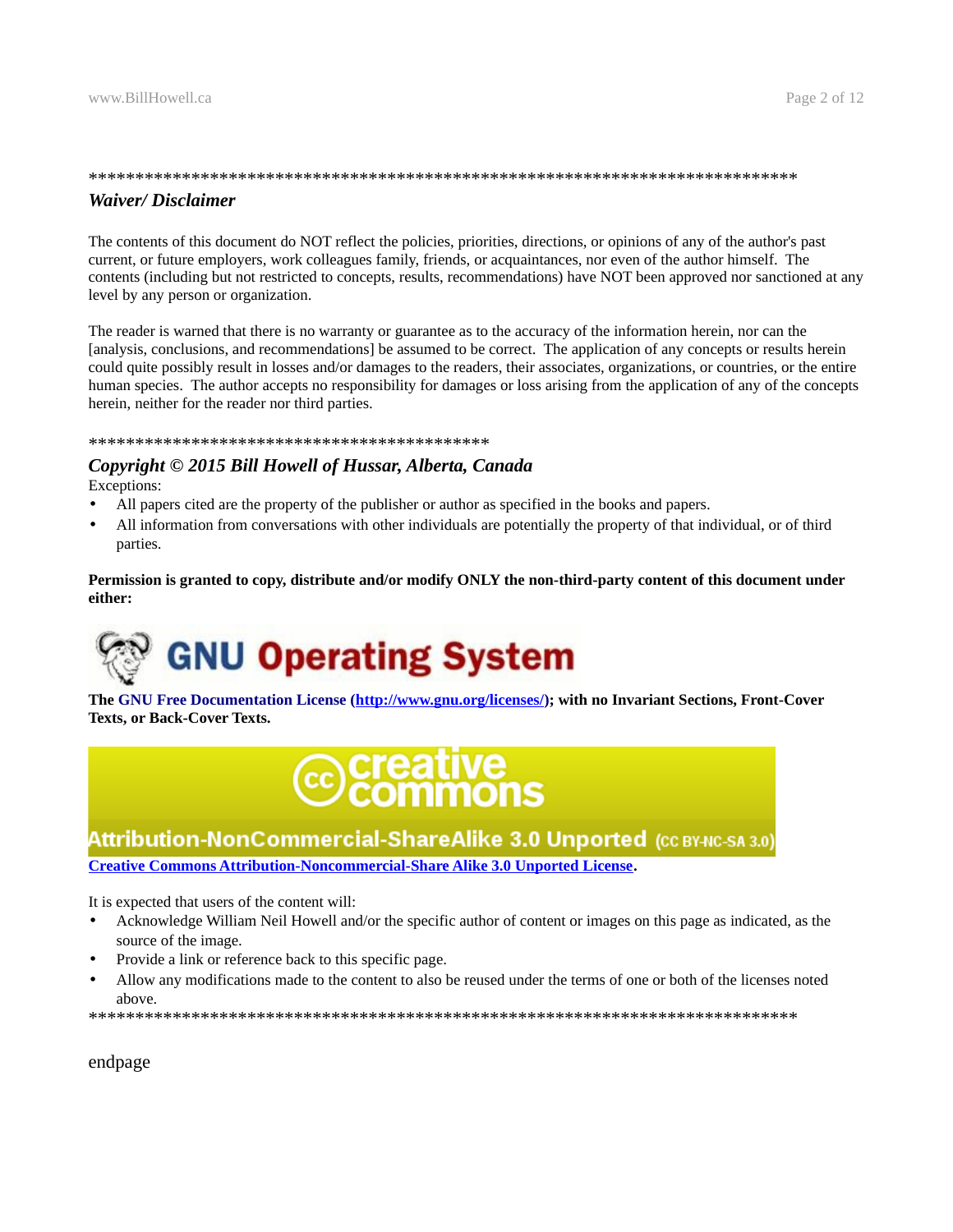## **Table of Contents**

## <span id="page-2-0"></span>**Introduction**

While I have not done "professional science" for decades (and never was a PhD "Research Scientist", instead being a Research Engineer" or"Physical Scientist"), I have managed, administered, and worked around it for a substantial chunk of my career, and besides travelling to visit family, science conferences are my second holiday priority, and my biggest hobby effort for several decades. Moreover, I really enjoy science and scientists.

I have been mulling over and discussing the soft versions of the rather dark and vindictive "Principle of Generality" as explained below since  $\sim$ 1988, when my work first ran up against "anomalous science" (dioxins, CFCs and ozone etc a bit later). But at that time I thought that I was looking at anomalies limited in [scope, time-scale, acceptance] made possible by the highly specialised science involved, and the ability of a few individuals or [science, environmental groups, government policy wonks] lobby groups to push an agenda based on huge sources of funding.

I relate totally to the theme of the "Principle of Generality", even though I don't trust it, and I've written several [presentations, documents], many emails, and I've had innumerous conversations (rants) about it. But that principle is only one part of a much greater picture that I have, and I certainly don't take it to be any kind of "truth". This document is a quick attempt to put it into context, which clearly shows the incoherence of my feelings about science, and about the concpets in this paper. Incoherent, weakly based, and relatively undocumented, but I feel strongly there is something huge there, far beyond conventional descriptions of scince and thinkers like Thomas Khune.

Nor, to me, are the principles in this document restricted to science - they seem to apply to all areas of human endeavor, although I have focussed only on science. Many, many scientists have alluded to the "religious nature" of the [thinking, behaviour] of [scientists, science], and to me that is a very workable metaphor!

For this document, it is important and useful to look more closely at the definition of science, or more importantly what scientists CLAIM that they are doing, as a bsis of judging what we actually see occuring. I have provided two examples in "Appendix I Definitions of Science". Both are rather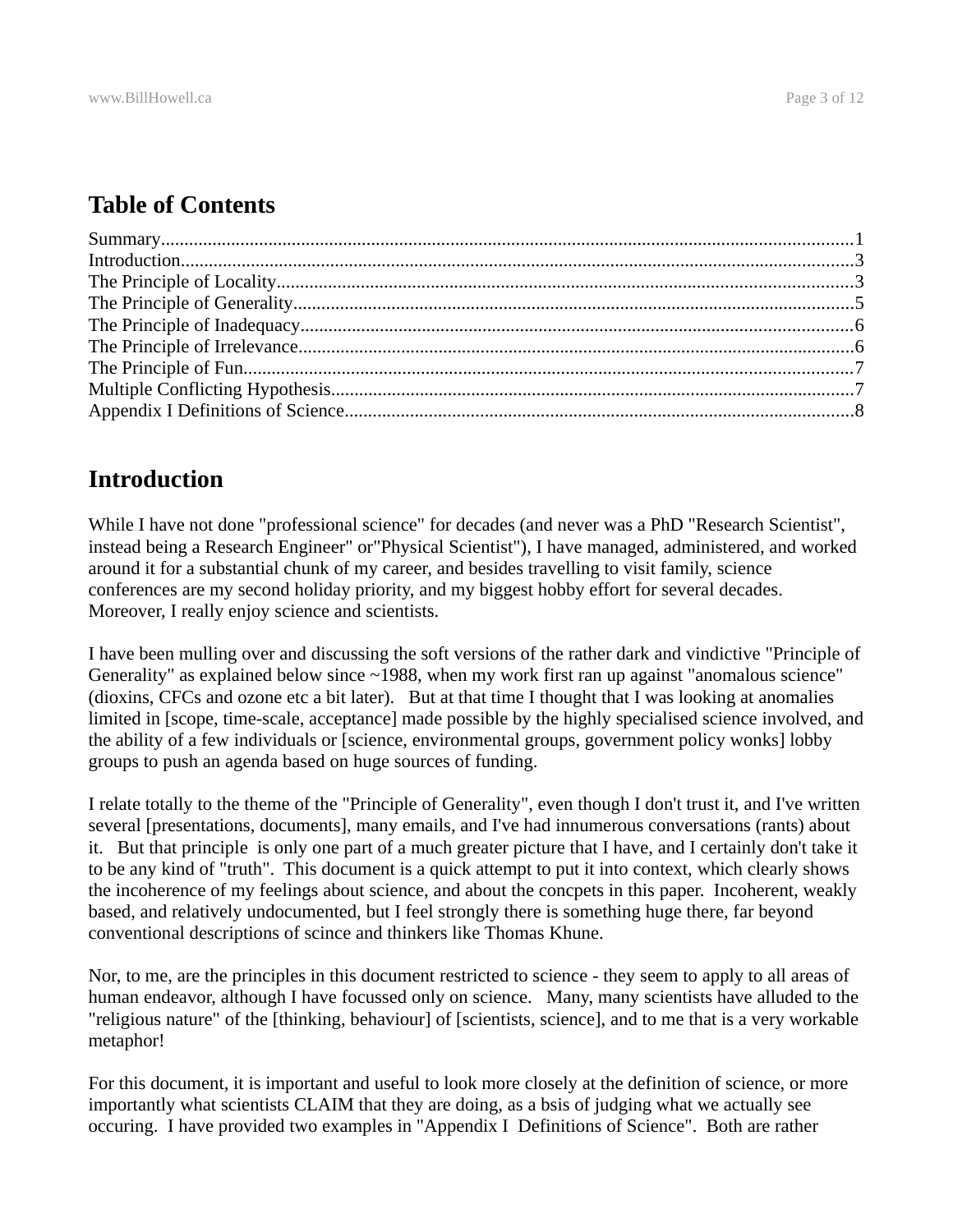restrictive definitions, as required by the respective authors, and this serves as a reminder of the problems that occur when one sloppily pastes a wide range of approaches with the same label without properly re-thinking what the consequences are for the nature of the "truths or lessons" that emerge. In a similar vein, what I like to call "Saran wrap science" applies to the tendancy to overgeneralize theories. I feel that this problem, as related to the definition of science itself, and to the over-generaliztion of theories, is endemic to modern science and scientists.

Note that the definition of Science will also play an important role in the section "Principle of Inadequacy" below.

# <span id="page-3-0"></span>**The Principle of Locality**

Now I suggest a a definition of some of my expectations of scientific work :

**"Compliant science"** : For the bulk of the papers that I go through in my interest areas, I feel strongly that the results :

- are a successful manifestation of [rational, logical, scientific] thinking,
- do follow (roughly, but not limited to as required) the scientific method, and that they react to failures and limitations of current scientific thinking
- do reflect [honest, functional, thorough, self-judging, respectful, brave] \* [thinking, behaviours]. By "functional", I am referring to qualities such as "competent, intelligent, creative, smart (as distinct from intelligent), common sense".

Now I use the "Principle of Locality" below as a big qualifier to help explain why many papers fall into this category, rather than within the "Principle of Generality" in the next section.

### *Principle of Locality* - As long as :

- the nature of the challenge addressed by a paper complies with the general and severe [limitations, constraints] of [rational, logical, scientific] methodologies, AND
- the [methodologies, concepts] upon which a paper is based fall well within the bounds of the [current, overwhelming, mainstream] scientific consensus (or consensus of an area of scientific thinking), AND
- the results comply with strong beliefs in that area of science; AND
- the content of the paper is not related to [high-profile, "politically correct"] areas of interest to the scientists or society,

THEN then there is a good chance that the scientists' work and results exhibit the "Compliant science" characteristics as listed above.

Some areas of science are relatively immature or fast-moving, and in cases like this the "Principle of Locality" might also apply.

Unlike my work on the "Principle of Generality", I probably WON'T write up a detailed document on this "Principle of Locality", as I feel that it is the conventional way of looking at science, and that there are a huge number of papers and documents going into this theme, as well as an overwhelming richness of examples in science where this applies. However, a better characterisation of "Locality", and how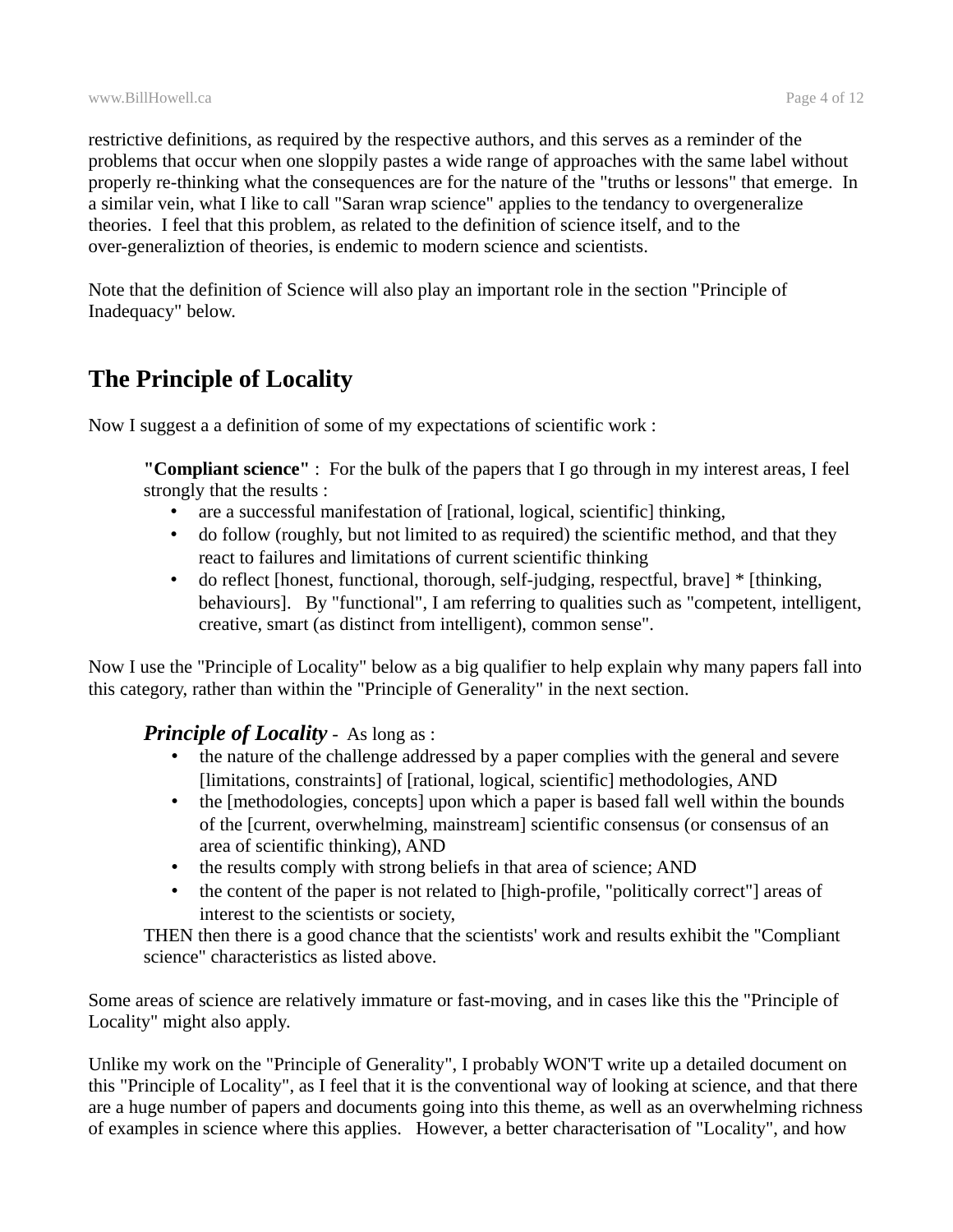and where it succeeds and fails, is a subject for future work (if I ever get the time).

# <span id="page-4-0"></span>**The Principle of Generality**

The "Principle of Generality" is simplistically defined as being almost the polar opposite of the "Principle of Locality" as stated above.

**"Non-compliant science"** : In spite of the great work and thinking at the level of much of what I read in scientific papers, in some (most) "over-arching" areas that I have looked at, mainstream consensus scientific thinking :

- fails miserably to updohld the criteria of [rational, logical, scientific] thinking, often even at the simple, introductory] level,
- often does NOT follow (roughly, but not limited to as required) the scientific method, and it does NOT react to failures and limitations of current scientific thinking,
- reflects [dishonest, dysfunctional, delinquent, hypocritical, back-stabbing, cowardly] \* [thinking, behaviours]. By "dysfunctional", I am referring to qualities such as "incompetent, psudo-intelligent, myopic, stupid, lack of common sense",
- a trend to follow the path of "science fashions becoming science cults, which in turn become science religions", which may last [years, decades, centuries, millenia].

Now I use the "Principle of Generality" below as a big qualifier to help explain why many papers fall into this "non-compliant" category, rather than within the "Principle of Locality" in the previous section.

#### **Principle of Generality** - As long as :

- the nature of the challenge addressed by a paper requires thinking that is beyond the general and severe [limitations, constraints] of [rational, logical, scientific] methodologies, AND/OR
- the [methodologies, concepts] upon which a paper is based fall well well outside the bounds of the [current, overwhelming, mainstream] scientific consensus (or consensus of an area of scientific thinking), AND/OR
- the content of the paper IS related to [high-profile, "politically correct"] areas of interest to the scientists or society,

THEN there is an obvious and catastrophic failure of [rational, logical, scientific] thinking, and a widespread failure to follow mis-extension of these forms of thinking to areas that violate their necessary preconditions.

Some *Dissident or alternative theory papers* have repeating characteristics that include (as a VERY incomplete list) :

- the results contradict strong beliefs in that area of science; AND
- the [methodologies, concepts] upon which "dissident papers" that are widely and fervently rejected by the mainstream are often based on firn and well established data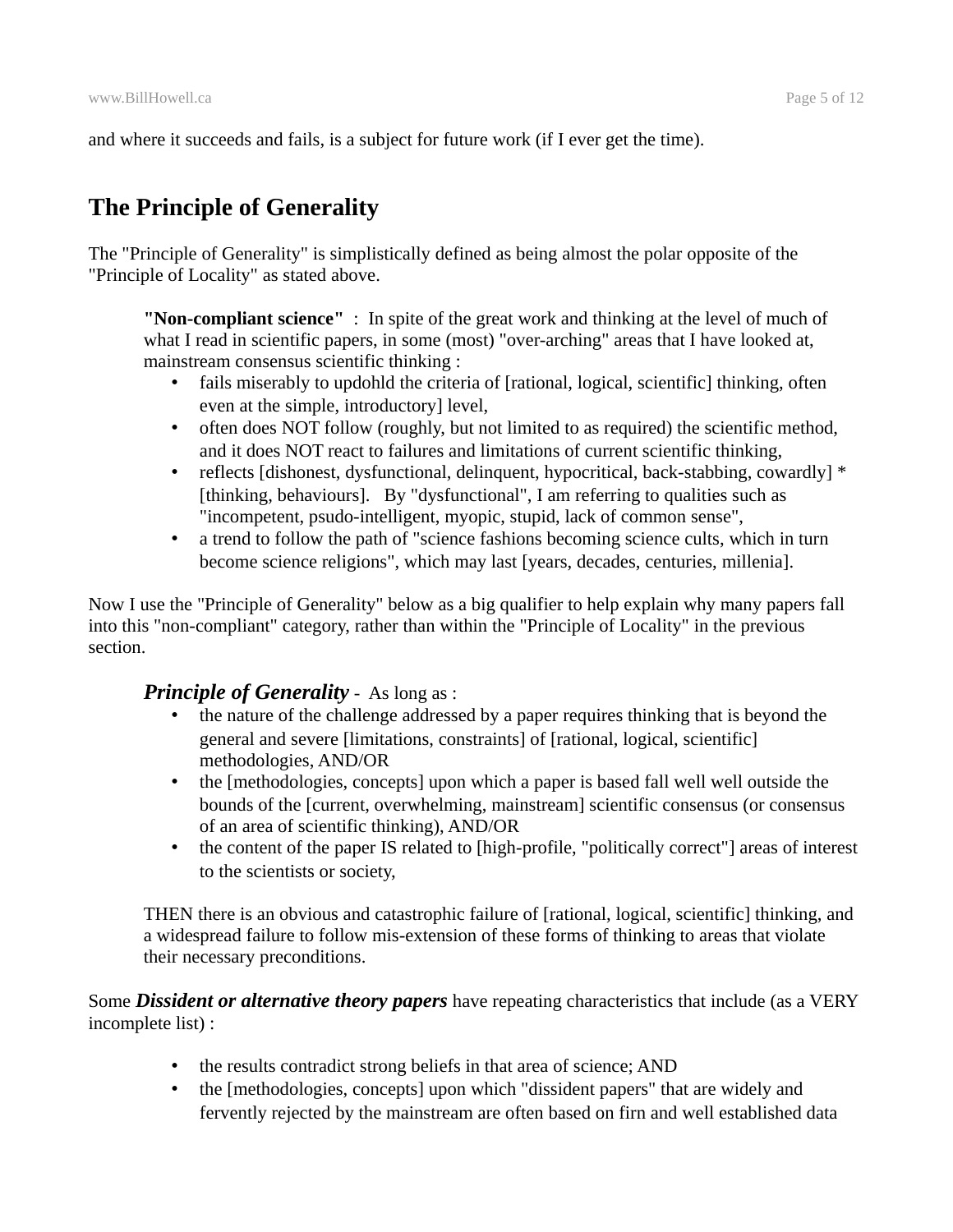and analysis. Obviously, this applies only to a few of these papers, but perhaps to a higher portion than the mainstream?, AND

• the ojections raised are vehemently rejected by the mainstream, but usually without a sound base (especially with respect to the data and simple analysis)

This is purely based on my observations of the realities of science and scientists across a wide swath of high-profile, enormous public science initiatives, originating in the environmental sciences and bolstered by health sciences. But it became obvious over time that it seemed to apply to ALL areas of science that I looked closely at.

# <span id="page-5-0"></span>**The Principle of Inadequacy**

Having run out of time with this first draft, I will simply state the **"Principle of Inadequacy"** to be a refutation of the idea that properly-defined "scientific" methodologies and thinking can even be an adequate approach to challenges that violate the general and severe [limitations, constraints] of [rational, logical, scientific] methodologies!

While I don't reject that a "reasonable truth" emerges from [rational, logical, scientific] in areas of classical science of limited complexity, one does not achieve that in areas of moderate complexity, and certainly not for living systems, let along human systems.

Without going into detail here, and inspired by my thinking arising from my "priority interdst area" of Computational Intellignece" (especially Artificial Neural Networks (ANNs)), I maintain that while the following approaches are certainly great tools of science, they are [rational, logical, scientific] ONLY in their application, rather than being [rational, logical, scientific] in and of themselves :

data models, statistics, univeral function approximators, patern recognition, randomness, [cheating, game] theory

This list is FAR from complete, as is my explanation here!

A further line of "Inadequacy" relates to thinking that is a bit like Godel's two theorems of provability (or lack thereof). Agai , this, along with other concepts will have to wait [until, if] if find time to work on this. All in due course...

## <span id="page-5-1"></span>**The Principle of Irrelevance**

The "Principle of Irrelevance" is that I consider the themes of this document to be "incorrect", albeit no worse than any other thinking I've seen along these lines (eg references to Thomas Khune's work although I don't want to go through that inb great detail until I've put my own thoughts down, so I can compare). The "Principle of Generality" and "Principle of Locality" are an intended dichotomy - and I see a two-fold purpose for dichotomoties in non-trivial areas : pedagogy and propaganda. That they are clearly contradictory to some degree is not a problem for me within a self-enforced practise of "Multiple Conflicting Hypothesis". So the intent and warning is to not take these too seriously, but to put some context around [strong, stunning,suprising, upsetting] observations of science and scientists.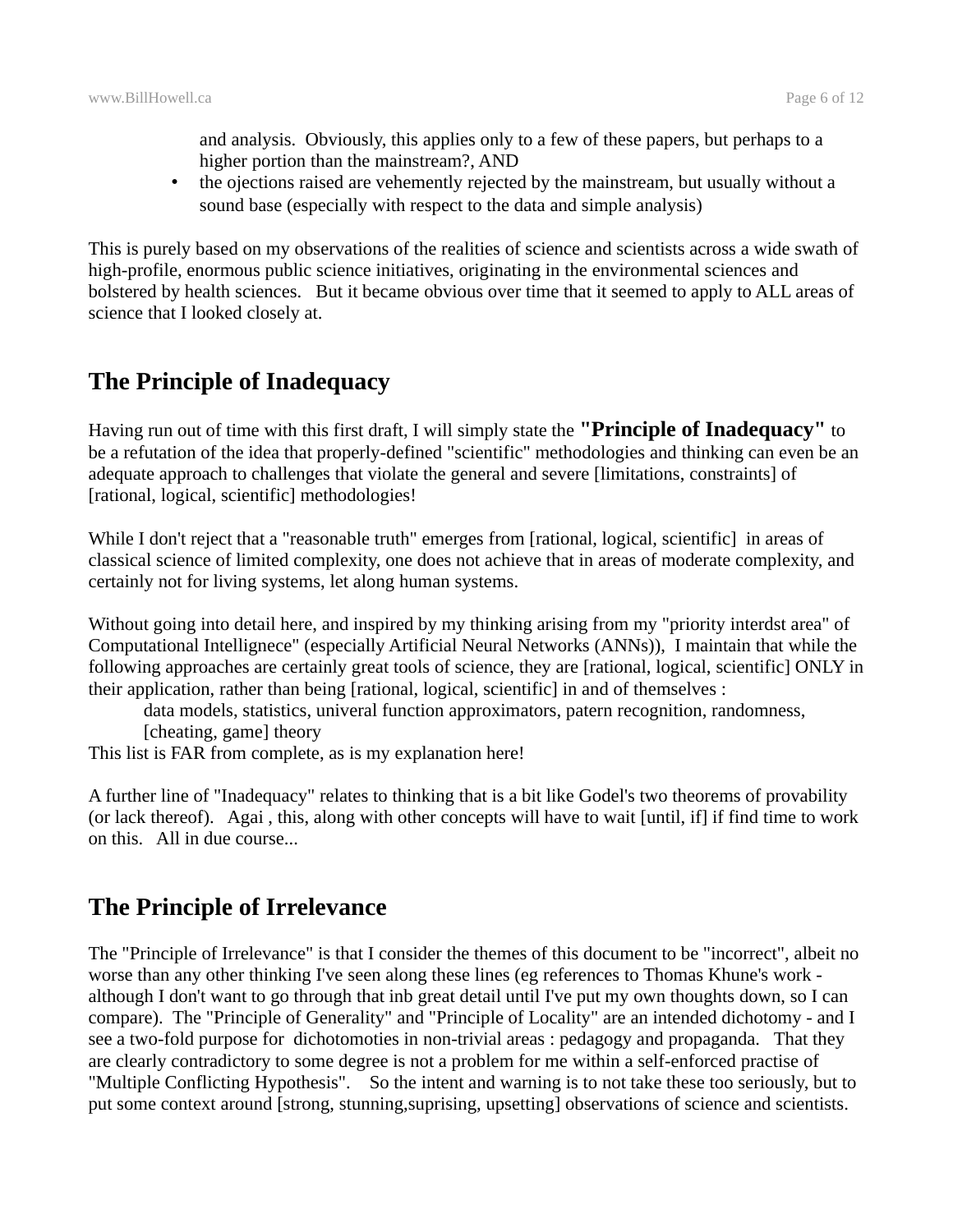The "Principle of Irrelevance" as stated above is horribly incomplete, but will be supplemented in time if I get back to updating this document.

## <span id="page-6-0"></span>**The Principle of Fun**

For me, it's just fun to chase lunatic concepts. But I wonder if modern [formalised science, directed funding] may have gone too far in regimenting research and rewards, exaggerating the "intellectual roboticism" that is always there.

# <span id="page-6-1"></span>**Multiple Conflicting Hypothesis**

separate document link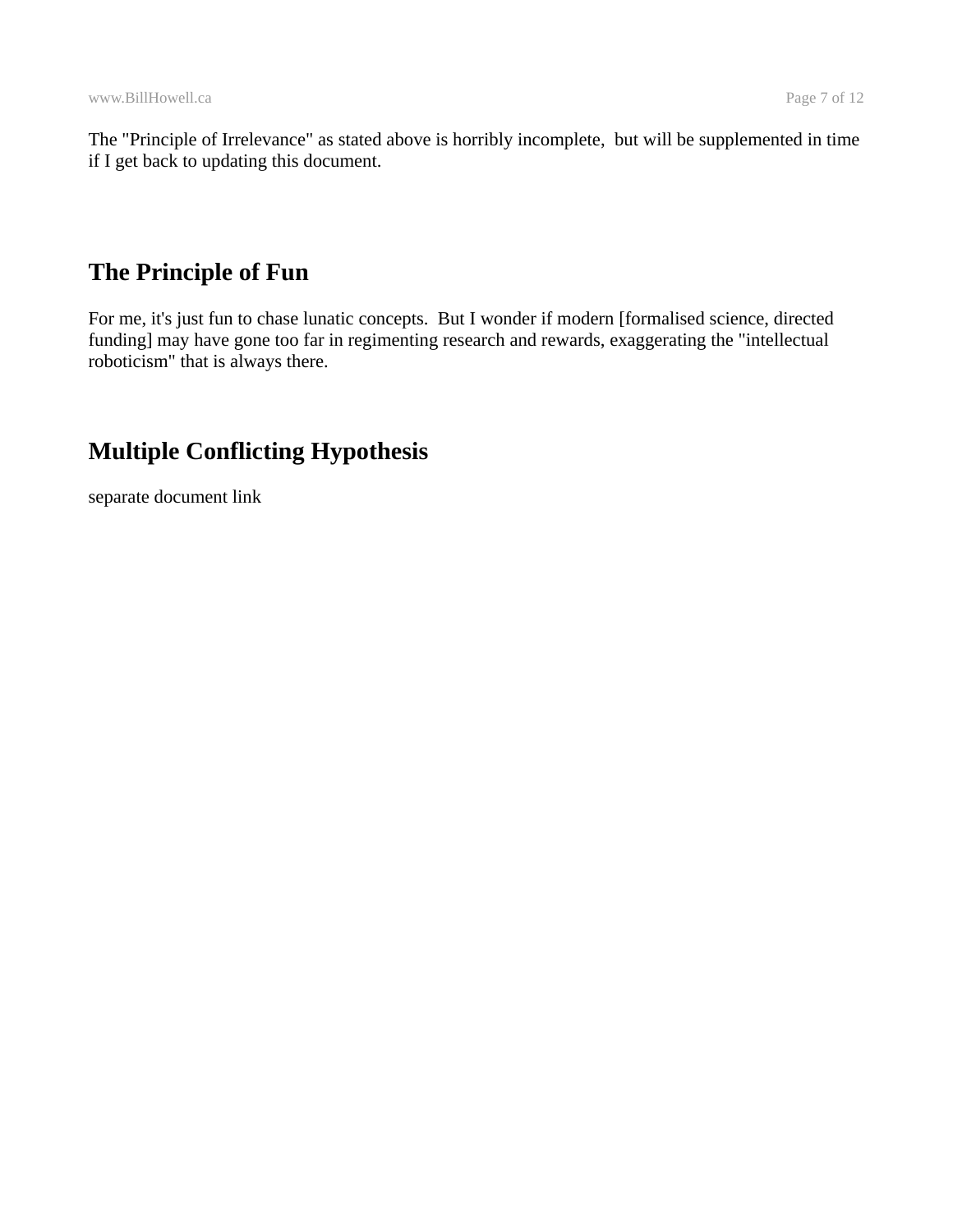# <span id="page-7-0"></span>**Appendix I Definitions of Science**

I make no attempt here to provide a broad review or even a simple listing of many different definitions of science. Instead I merely provide two, not as my preferences, but as interesting and restrictive definitions that may be of help to stimulate thinking along the lines of the current document. Besides, they come from awesome books!

I particularly like Lucio Russo's book "Forgotten Revolution", as it deals with the incomplete and often-times mistaken modern understanding of ancient Greek science, and its relationship to even more ancient technology and to modern science. Throughout the book, I was stunned by many examples of ancient Greek science, and the critical importance of correcting Ptolemy's misinterpretations and simplifications of concepts he misunderstood when translating from Greek to Latin. This forced me to completely ravamp my own thinking on the subject.

Lucio Russo 2004 "The forgotten revolution: How science was born in 300 BC and why it had to be reborn" English edition, Springer-Verlag, Berlin Heidleberg, 2004, 487pp, ISBN 3-540-20396-6

*"... What is science?*

*At first glance one might think of two different methods for answering this question: wither describing the characteristics of science as it arose historically, or approaching the problem theoretically. But a slightly closer analysis easily shows that each of the two methods presupposes the other. One cannot approach the problem of characterizing the scientific method without being familiar with the science that did in fact evolve through the centuries, that is, without knowing the history of science. On the other hand, any history of science must obviously presuppose a definition, if perhaps tacit or even unconscious, of science.* 

*...*

*To reach our definition of sciece, we start by observing that some theories that everyone regards as scientific, like thermodynamics, Euclidean geometry, and probability theory, share the same essential features :* 

*1. Their statements are not about concrete objects, but about specific theoretical entitites. For example, Euclidean geometery makes statements about angles or segments, and thermodynamics aboutthe temperature or entropy of a system, but in nature there is no angle, segment, temperature, or entropy.*

*2. The theory has a rigorously deductive structure; it consists of a few fundamental statements (called axioms, postulates, or principles) about its own theoretical entities, and gives a unified and universally accepted means for deducing from them an infinite number of consequences. In other words, the theory provides general methods for solving an unlimited number of problems. Such problems, posable within the scope of the theory, are in reality "exercises", in the sense that theere is general agreement among specialists on the methods of solving them and of checking the correctness of their solutions. The fundamental methods are proofs and calculation. The "truth" of scientific statements is therefore guaranteed in this sense.* 

*3. Applications to the real world are based on correspondance rules between the entities of the*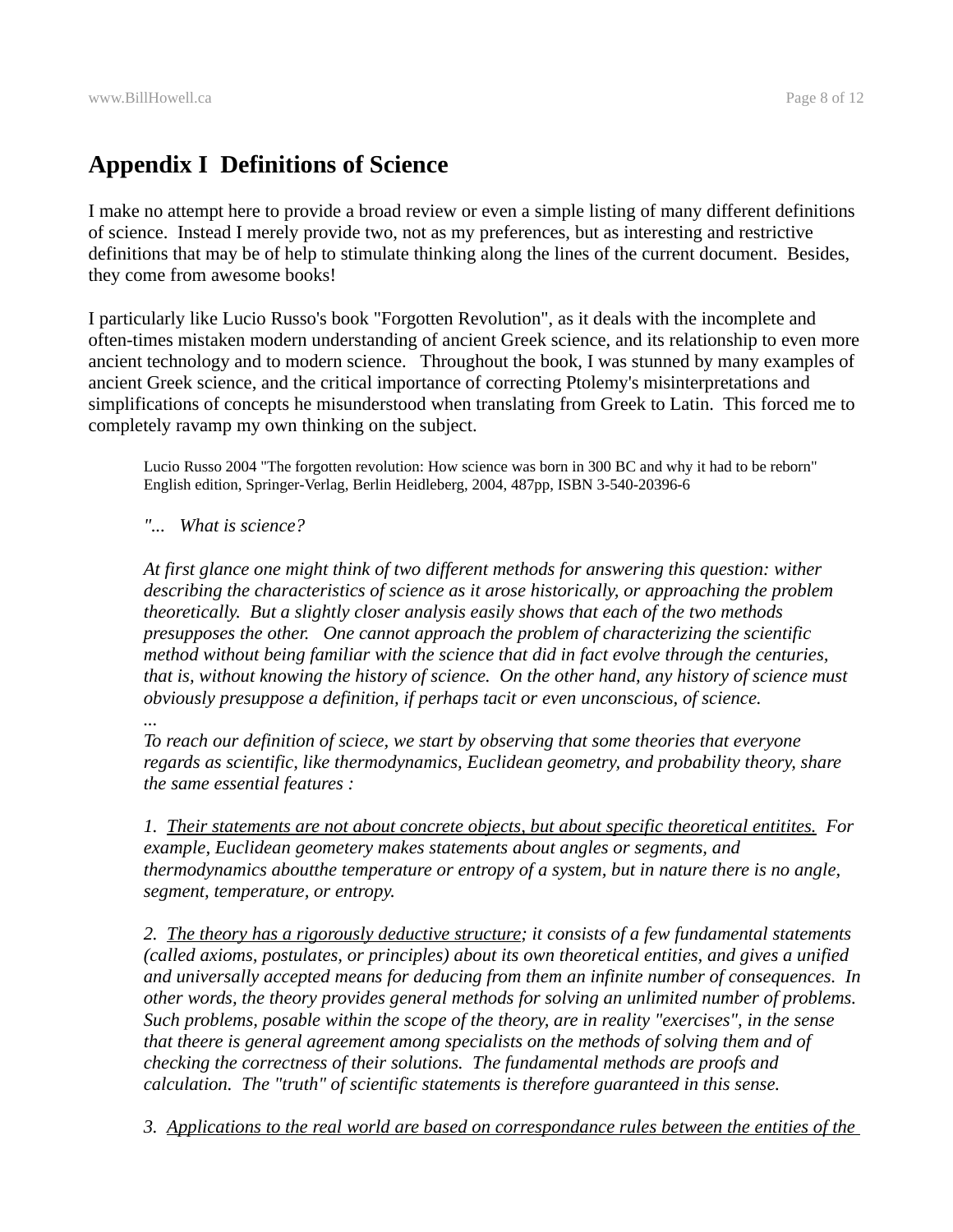*theory and concrete objects. Unlike the internal assumptions of the theory, the correspondance rules CARRY NO ABSOLUTE GUARANTEE [Howell's emphasis]. The fundamental method for checking their vailidity - which isto say, the applicability of the theory - is the experimental method. In any case, the range of validity of the correspondance rules is always limited.* 

*Any theory with these three characteristics will be called a scientific theory. The same term will be used for some other theories, which we may call "of a higher order". They differ from the theories we have been considering in that they possess no correspondance rules for application to the real world - they are applicable only to other scientific theories. That is the most common case in contemporary mathematics. Although some who work at the higher levels may tend to lose sight of it, the relationship between theory and reality does not change in any essential way: albeit indirect, it is nonetheless guaranteed by the same mechanism of formation of theories. ..."*

Another rather strict description of the "axiomatic and empirical approaches" to science is provided by Bill Lucas :

Charles William Lucas 2013 "The universal force : Volume 1 - Derived from a more perfect union of the axiomatic and empirical scientific methods" www.commonsensescience.org ISBN-13: 978-1482328943, ISBN-10: 1482328941

*"... Aristotle and other ancient Greks developed Syllogism or the logic of inference. Syllogism is a kind of logical argument in which one proposition or conclusion is inferred from tow or more other propositions known as premises. Syllogism became the core of deductive reasoning, where facts are determined by combining existing statements using logic. By contrast inductive reasoning is where the facts are determined by repeated observations.* 

*The axiomatic method was invented by the ancent Greeks as the proper way to organize and demonstrate deductive reasoning in the pursuit of natural philosophy. The axiomatic method is a logical procedure by which and entire system of natural philosophy (eg. a branch of science or mathematics) is generated in accordance with specified rules of logical deduction from certain basic propositions (axioms or postulates), which in turn are constructed from a few terms (charge, mass, length) taken as primitives. Therse terms and axioms are to be defined and constructed according to some method by which some warrant for their truth is felt to exist. One of the oldest examples of of an axiomatic system is the ancient Greek Euclidean geometry. ..."* pages 57&58

*"... In 1687 when Isaac Newton published his famous book "Mathematical Principles of Natural Philosophy", he stated that he intended to illustrate a new way of doing natural philosophy that overcomes some of the limitations of the axiomatic method. The goal of Newtons' method was to find empirically the forces of nature by induction. Thus Newton was expanding the axiomatic method to include both inductive and deductive logic.*

*Newton's book is considered by many as the most important contribution to science in the history of the world, because it was the first to show how to describe the physical world in*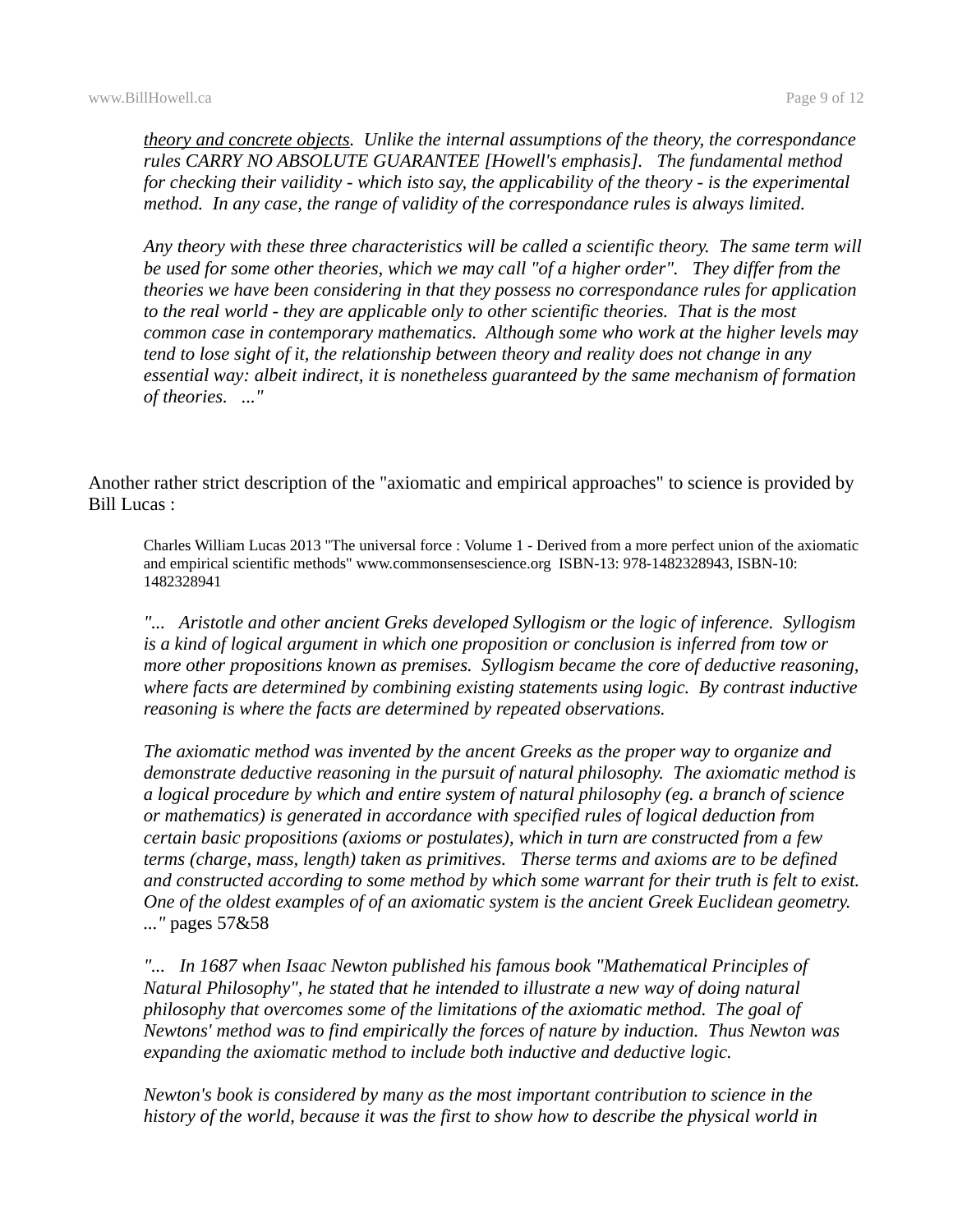*terms of the precise language and equations of mathematics which would become the laws of science. Newton's work laid the groundwork for classical mechanics, which determined the scientific view of the physical universe for the next three centuries.* 

*The axiomatic method was logically rigorous, but it was not broad enough. It lacked a reliable method to discover the axioms of science and the most appropriate terms for the axioms. ..."* page 58

*"... In this book series the way is shown to develop the universal force law and all of science from a more perfect union of the ancient Greek axiomatic method of "proof" used in Euclidean geometry and Newton's empirical scientific methods to measure and mathematically define the minimal set of empirical forces to explain nature. One might ask, "What is wrong with the current theories of physics and science in general?". The answer is that they are (1) based on idealizations and approximations instead of reality, (2) ignore truth developed in other areas of science, and (3) fail to use the axiomatic method properly, as defined by Euclid and amended by Isaac Newton, to direct natural philosophy towards univeral truth through the use of logic and experiment. ..."* page 7

Other papers by Lucas further develop the definition, often referring to Poincare's "meta-theories".

## **Appendix II : My path to this and other documents**

I enjoy science and scientists, and have always been fascinated by its triumphs small and large, and the creative and powerful thinking behind it. I normally look at science in the sense that we are normally taught - as a realm where honest professionals use experiments and concepts to systematically build a better understanding of the world in the broad sense - including other [mathematical, scientific, technical, life] concepts. The "Scientific Method", combined with well-established and proven theories and data, is how science is often described.

Although science continues to be a big interest of mine that has long taken up much of my "free time" as well as much of my professional career, it gradually became clear to me that serious scientific frauds and errors were not rare occurrences by some kind of deviants or malcreantes, nor were they only part of the history of science "before we were educated to be smart". Because of my work, I first noticed catastrophic failures of the overwhelming mainstream scientific consensus in [high profile, hugely funded, hugely populated] scientific themes related to the environment, and these failures occurred among [highly-educated, high profile, well paid, highly unionized] government and academic scientists. At times it seemed that scientists' opinions had far more to do with whichever political party they were members of, rather than anything the data or reasonable analysis could lead them to. Of course, my first reaction was that I was grossly mistaken (always a reasonable assumption!), but then on further investigation, and seeing conceerns expressed by a few rare scientists, it became clearer that I was not the only problem.

I first wrote initial [descriptions, analysis] of scientists failures related to the "CO2 is the primary driver of climate since the mid-1800's" theory (later reduced to the last 100, 50, or 20 years etc, depending on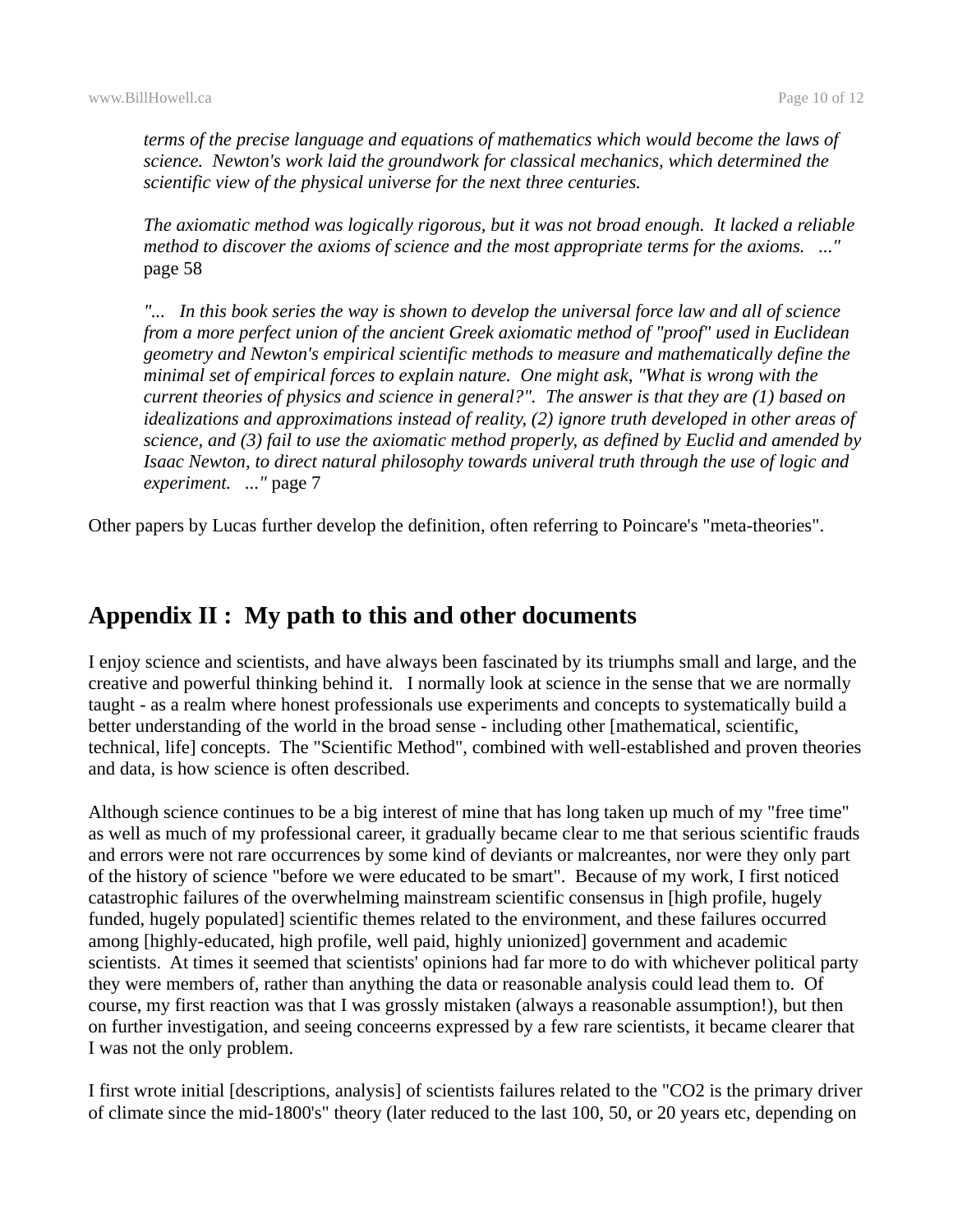which modern promoter-scientists you refer to). Here are two examples of my comments in later years as posted on my website :

#### [30Dec10 Lies, Damned Lies, and Scientists](http://www.billhowell.ca/Lies,%20Damned%20Lies,%20and%20Scientists/_Lies,%20damned%20lies,%20and%20scientists.html)

Something is rotten in the state of science. Or perhaps what is dreadfully wrong, and what scientists illustrate in a spectacular fashion, is that there is something rotten with our image of ourselves, or more to the point, with how we would see others see us. We are not GENERALLY good at [rational, logical, and scientific] thinking, and there are very good reasons for that. For example - [rational, logical, and scientific] thinking isn't GENERALLY appropriate, especially outside ofthe realm of [simple, dead] systems, and certainly not in GENERAL for living or human systems. While my analysis may initially appear dark and ugly, I actually think that this leads to a more realistic, encouraging and ultimately positive view of homo sapiens and the "small worlds" we've built.

[11Dec07 Climate and food production](http://www.billhowell.ca/Civilisations%20and%20sun/Howell%20-%20Alta%20Potatoe%20Growers%20Association%20FULL%20version%20Nov07.pdf) - this is based on preparations for a presentation to the Alberta Potato Growers Association 13Nov07. Only a third of the slides were shown during the meeting, given the time available, and several slides have been updated. A solar-centric perspective dominates (again given the time available), and key failures of the Kyoto Premise are pointed out, which leads into a questioning of *"thinking versus belief systems"* by a vast majority of scientists.

While in the end that the "CO2 is the primary driver of climate since the mid-1800's" mainstream science community may be correct (I doubt that very much!), that will never excuse what I characterise as the widespread [dishonest, dysfunctional, delinquent, hypocritical, back-stabbing, cowardly] thinking and behaviours of essentially all government and academic scientists. Needless to say, that wasn't a popular statement, and colleagues and friends might have been right when they agreed with the theme, but only when applied to me. But looking back, history had many examples of science having gone wrong in a big way, and my own experience with the dioxin and "CFC - ozone layer" areas stood out profanely.

As the demands of career and family gradually diminished, I was able to pursue other personal projects and interests in [fundamental theoretical physics, astronomy, geology, chemistry]. Again, the same pattern emerged, even with areas such as relativity and quantum mechanics which are held out to be "beyond any question". At present, I see this as likely being the rule, rather than the exception, across all sciences.

Moreover, certain "red flags" that I noticed in my science-related professional work stuck out well in relation to the "Principle of Generality" :

- *"This has never been done before, we invented this idea"* I do fell that recurring re-invention and simultaneous widespread co-invention by independent groups ARE NORMAL realities, but it's hard to verify that. However, I also feel that for every time a justifiable claim is made, there are many times that number of false claims made (at least verbally, and occasionally in writiing), even after a scientific community has more clearly shown the correct attributions.
- *"All the known data fit this theory"* This is popular baloney in the areas of relativity and quantum mechanics for example, but in my experience applies right across areas of science I have looked at. I now consider this ALWAYS to be baloney as a starting point, and would not accept the statement until after an extreme amount of digging into the current and past science. In practise, I don't consider this claim to be easily verifiable, but most often it can be shown to be blatantly false with not much effort.
- *"You can't be right you don't even have a phenomenological explanation for this"* According